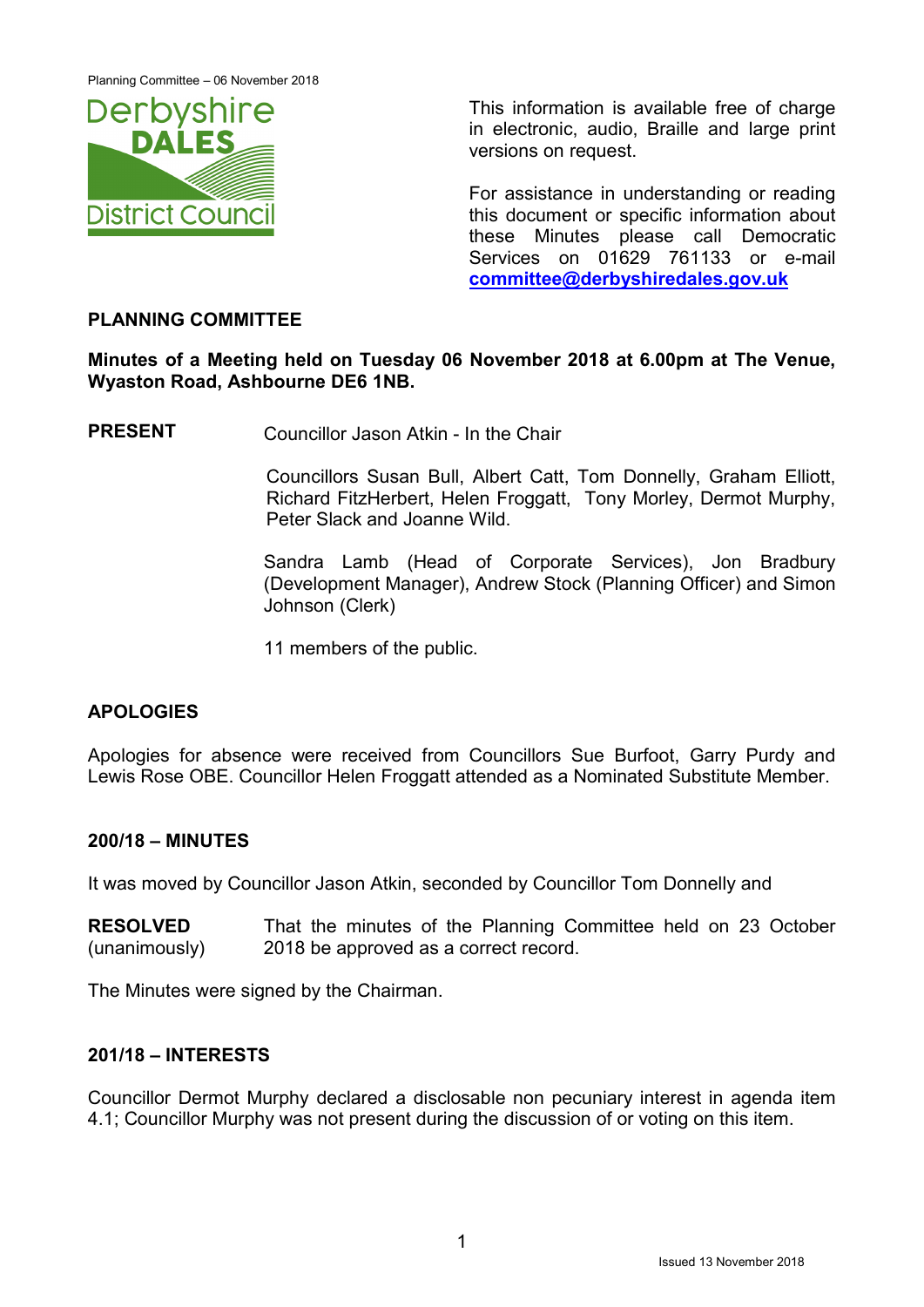## 202/18 – APPLICATION NO. 18/00871/FUL – ERECTION OF DWELLING AT LAND ADJACENT TO 1 OAK CRESCENT, ASHBOUNRE DE6 1HR.

Correspondence received after publication of the agenda was distributed at the meeting. This comprised of a rebuttal statement received from the applicant declaring this is a selfbuild development for his own family's occupation and addressing concerns over boundary tree works, overbuilding on the sewerage system and close proximity to a gas governor and sub-station.

The Committee visited the site prior to the meeting to allow Members to appreciate the proposal in the context of its surroundings.

In accordance with the procedure for public participation, Councillor Sandra Spencer (Ashbourne Town Council), and Mrs Carol Woolley spoke against the application. Mr Kevin Murphy (Applicant) spoke in favour of the application.

It was moved by Councillor Albert Catt, seconded by Councillor Tom Donnelly and

RESOLVED That planning permission be refused.

#### Reason

The proposal would be a visually cramped, overdevelopment of a limited site, which would be harmful to the prevailing character and appearance of the locality.

Voting:

| For                | 3 |
|--------------------|---|
| <b>Against</b>     |   |
| <b>Abstentions</b> | O |

The Chairman declared the motion defeated.

It was then moved by Councillor Richard FitzHerbert, seconded by Councillor Peter Slack and

RESOLVED That planning permission be approved.

Voting:

| For                |   |
|--------------------|---|
| <b>Against</b>     | 3 |
| <b>Abstentions</b> | O |

The Chairman declared the motion carried.

# 203/18 – APPLICATION NO. 18/00786/FUL – ERECTION OF THREE HOLIDAY CABINS AT LAND OFF RODSLEY LANE YEAVELEY.

This application was withdrawn.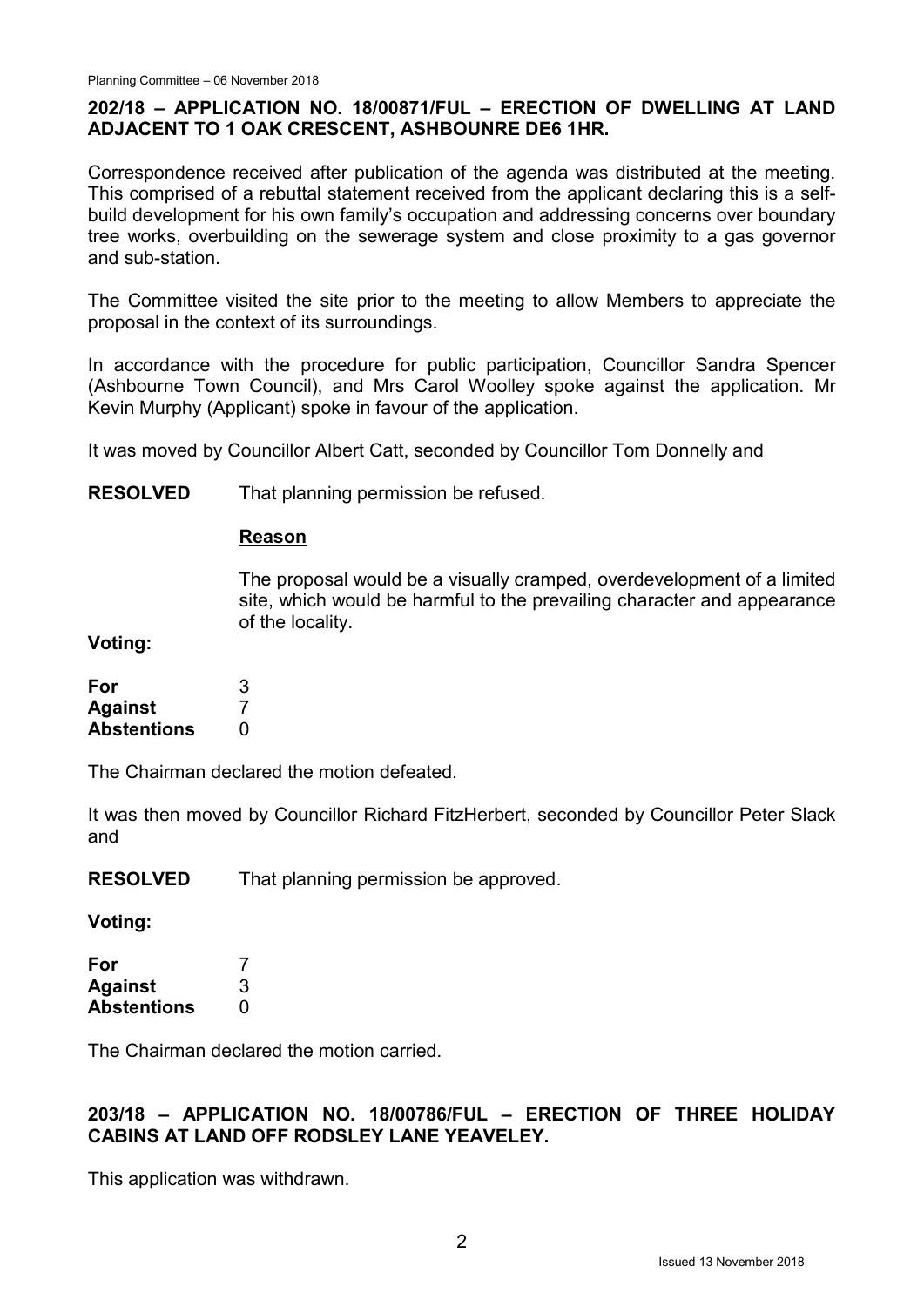### 204/18 – APPLICATION NO. 18/00742/FUL – REDEVELOPMENT OF FARM BUILDINGS TO CREATE SIX HOLIDAY-LETS AND FIVE (B1/B8 USE) UNITS AT LONGFORD HALL FARM, LONG LANE LONGFORD.

The Committee visited the site prior to the meeting to allow Members to appreciate the sensitive context and relationship to the wider listed building group.

In accordance with the procedure for public participation, Ms Rebecca Beardsley (Agent) spoke in favour of the application.

It was moved by Councillor Albert Catt, seconded by Councillor Peter Slack and

RESOLVED (unanimously) That planning permission be granted subject to the conditions as set out in the Officer's report.

#### 205/18 – APPLICATION NO. 18/00699/REM – APPROVAL OF RESERVED MATTERS FOR THE DEMOLITION OF THE EXISTING BUILDINGS AND ERECTION OF 10 DWELLINGS (OUTLINE APPLICATION 16/00340/OUT) AT THE FIRS, MAIN ROAD, WYASTON.

In accordance with the procedure for public participation, Mr Dan Stack (Developer – Chevin Homes Ltd) spoke in favour of the application.

It was moved by Councillor Albert Catt, seconded by Councillor Tom Donnelly and

RESOLVED (unanimously) That approval of the Reserved Matters application be granted subject to the conditions, reasons and advisory footnotes as set out in the Officer's report.

### 206/18 – APPLICATION NO. 18/00891/REM – APPROVAL OF RESERVED MATTERSFOR THE ERECTION OF 62 DWELLINGS (OUTLINE APPLICATION 15/00389/OUT).

Correspondence received after publication of the agenda was distributed at the meeting. This comprised correspondence received from the applicant's agent resolving matters regarding the design and layout of the development and on highway safety.

In accordance with the procedure for public participation, Mrs Susan Dews (Local Resident) spoke against the application and Mrs Kathy Else (Agent) spoke in favour of the application.

It was moved by Councillor Albert Catt, seconded by Councillor Tony Morley and

RESOLVED (unanimously) That approval of the Reserved Matters application be granted subject to the conditions, reasons and advisory footnotes as set out in the Officer's report with an additional condition to control the hours of construction on site.